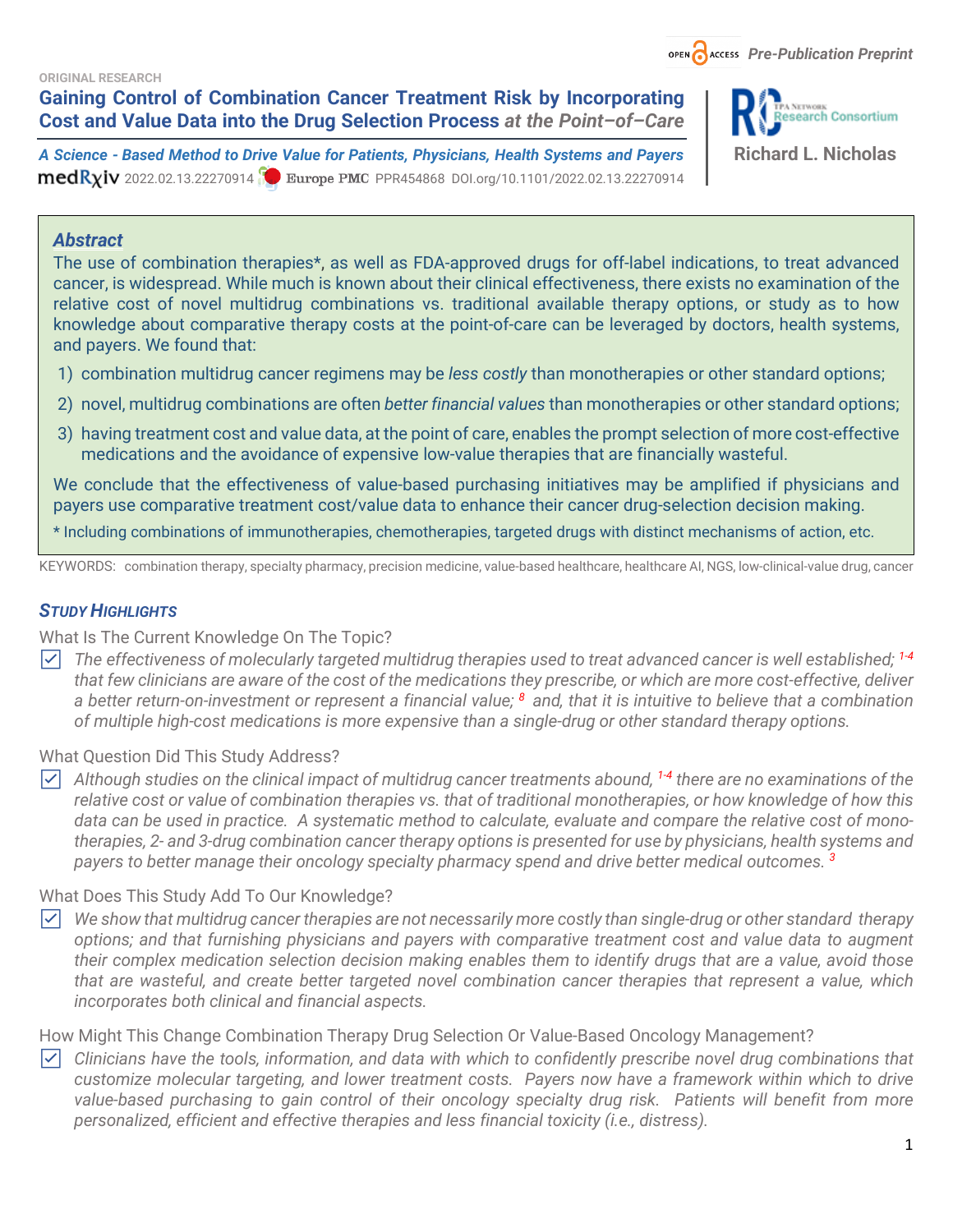### *INTRODUCTION*

The use of customized combination drug therapies having a molecular rationale is now common among leading oncologists. While they have been proven to be effective, little is known about their comparative cost or value. This study provides a methodology by which to measure and compare the cost and value of mono- and multidrug cancer treatment options; and demonstrates how having this data at the point-of-care can impact patient, physician and payer decision making to better identify therapies that are a value, and to avoid those that are not.

# *METHOD*

This study presupposes that the science supporting the clinical effectiveness of customized multidrug cancer therapies is proven.<sup>1-4</sup> and that the associated measurement tool is accurate in determining the degree to which a cancer therapy option addresses a patient's molecular cancer profile. <sup>5-7</sup> In choosing a study methodology, we considered the validity, appropriateness, infirmities and implications of many healthcare economic analysis instruments. Given our narrow scope, and the power of the underlying clinical measure as an effectiveness predicter, it was not necessary to consider a wider scope of treatment costs, long-term medical expenses, or other health outcome measures to fairly illustrate the comparative financial impact of one treatment vs. another. As such, we coupled a cost indicator with the clinical effectiveness report results to create a *cost/value* index that can be used to identify best treatment values (outcomes/cost) and avoid wasteful low-clinical-value drugs.

# Study Data

This study's clinical effectiveness data was obtained from *CureMatch, Inc.* in the form of reports generated by its AI-powered therapeutic decision support platform. This tool identifies drugs known to act against specific cancer mutations then scores and ranks drug combinations that best target a tumor's actionable variants (i.e., the score correlates to progression-free and overall survival rate). <sup>5-7</sup> This study can be replicated using data from the same source or using combination drug/mutation-matching data from another source.

The 10 real-world case studies featured in this analysis were selected by employing criteria intended to identify representative advanced cancer examples that would likely warrant a clinician's consideration of a high-cost combination drug treatment (e.g., stage 3 or 4, multiple actionable biomarkers, etc.). Case studies were selected before either the drug pricing or value indexing methodologies were developed, and before the cost of any drug treatment option could be calculated. An N =10 sample size was determined to be more than sufficient to produce statistically significant results for our illustrative purposes.

# Combination Treatment Cost Calculation

To arrive at the 3-month cost of the various combination cancer treatments we followed these steps:

*1. Identify each of the unique drugs that was used in a combination treatment and determine if a generic form of the drug was readily available at the time the case study that it was used in was undertaken.*

This study involved 36 unique drugs, 32 (89%) of which were patent-protected brands at the time of the case study. Only 3 drugs, each chemotherapies, had a generic form; 1 is a brand-transitioning-to-generic.

*2. Establish a dose adjustment protocol for 2- and 3-drug combination treatments.*

Each cancer drug dose may be substantially reduced when drugs are used as a part of a multidrug therapy. We applied a reduction of 50% for 2-drug combinations and a reduction of 67% for 3-drug combinations. For some combinations dose reductions may be more or less.

#### *3. Estimate the most probable adjusted dosage for each combination treatment type (i.e., 1-, 2- or 3-drugs) and evaluate each drug to determine if it is possible in practice to fashion the required adjusted-dose regimen.*

To endure that these dose adjustments can be made in real-world clinical settings, we evaluated the strength, size, packaging, half-life, dose levels and cost of each drug, and factored the common practices used to expand dosing variety (e.g., frequency, interval) into the calculation (see *Appendix A: Combination Drug Dosing Challenges*). The variety of each drug's dosing options was classified as high, moderate or low; where moderate denotes more than ample variety. We classified 21 (58%) of the 36 drugs as high variety; 14 (39%) as moderate variety and 1 (3%) as low variety; evidencing abundant (97%) moderate- to high-level variety.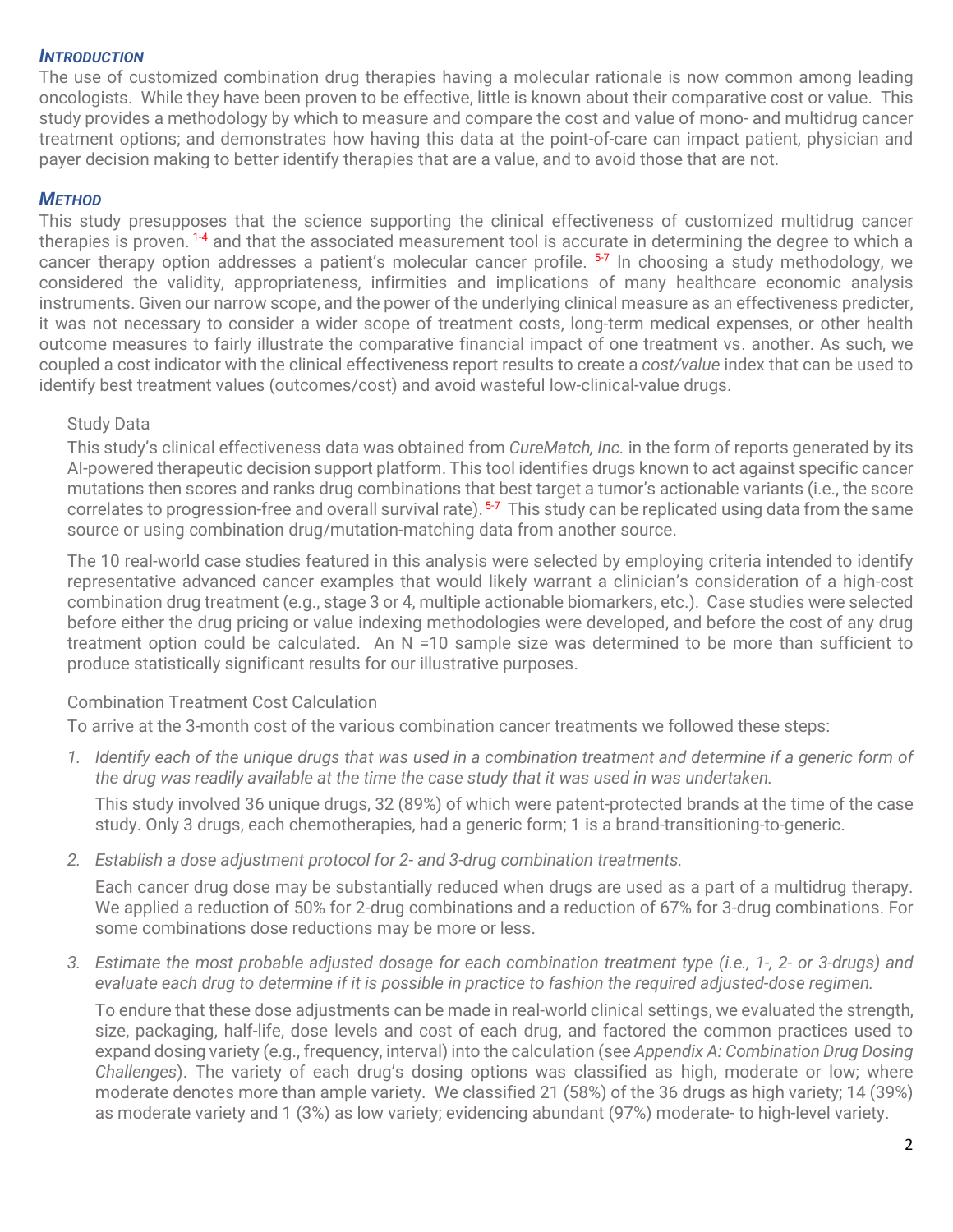*4. Select a brand and generic drug pricing basis and establish and apply suitable discount levels.*

Drug prices are impacted by their many suppliers, buyers, and sellers. Many use different price schemes. Unlike most products, drug prices are complex and illogical (e.g., they don't always go up each time they change hands) and rarely reflect what is actually paid for them (see *Appendix B. Pharmaceutical Pricing)*.

We used the pricing benchmark employed by the pharmacy benefit managers (PBMs) that administer pharmacy plans for payers: the average wholesale price (AWP). We priced each drug to reflect the full monotherapy dose for the indication that the drug is most commonly used, based on pricing that reflects the most cost-efficient package option (when unit price is volume sensitive). A drug's AWP is discounted based on a payer's size, drug spend, formulary placement, etc. We applied a 15% discount to brand drugs and an 80% discount to generics; levels typical in the payer market. The results appear in Table 1 below.

| <b>Drug Name and Type</b> |                             | <b>Strength, Size &amp; Packaging</b> |          |                                               |                         | <b>Dosing</b> |                       |                      |                                  | <b>Medication Cost</b> |   |                                        |   |                                               |
|---------------------------|-----------------------------|---------------------------------------|----------|-----------------------------------------------|-------------------------|---------------|-----------------------|----------------------|----------------------------------|------------------------|---|----------------------------------------|---|-----------------------------------------------|
| Generic<br><b>Name</b>    | <b>Brand</b><br><b>Name</b> | Generic                               | Admin    | <b>Available</b><br><b>Strengths</b><br>(Mqs) | <b>Units</b><br>per Pkg | Variety       | Half-Life<br>(Hr/Day) | Days<br>per<br>Cycle | <b>Cycles Units</b><br>per<br>Mo | per<br>Mo              |   | <b>AWP/Unit</b><br>$-15%$ or<br>$-80%$ |   | <b>Discounted</b><br>Cost per<br><b>Month</b> |
| Abemaciclib               | Verzenio                    | <b>No</b>                             | 0        | 50/100/150/200                                | 14                      | н             | 24.8 H                | 28                   | 1.00                             | 56                     | S | 237.85                                 | Ŝ | 13,319                                        |
| Alpelisib                 | Pigray                      | <b>No</b>                             | $\circ$  | 50/150/200                                    | 56                      | н             | 7.6H                  | 28                   | 1.00                             | 56                     | Ŝ | 341.01                                 | S | 19,097                                        |
| Anastrozole               | Arimidex                    | Yes                                   | O        | 1                                             | 5/30/90/500             | н             | 50 H                  | 28                   | 1.00                             | 30                     | S | 2.70                                   | Ŝ | 81                                            |
| Apalutamide               | Erleada                     | <b>No</b>                             | $\Omega$ | 60                                            | 120                     | M             | 3.0 <sub>D</sub>      | 28                   | 1.00                             | 120                    | Ŝ | 109.08                                 | Ŝ | 13,090                                        |
| Atezolizumab              | Tecentrig                   | <b>No</b>                             | IV       | 840/1200                                      | 14/20                   | M             | 27.0 D                | 21                   | 1.33                             | 20                     | S | 502.28                                 | S | 13,361                                        |
| Axitinib                  | Inlyta                      | <b>No</b>                             | O        | 1/5                                           | 60/180                  | н             | 2.5H                  | 28                   | 1.00                             | 60                     | Ŝ | 302.19                                 | Ŝ | 18,132                                        |
| Bevacizumab               | Avastin                     | <b>No</b>                             | IV       | 100/400                                       | 4/16                    | н             | 20.0 D                | 21                   | 1.00                             | 66                     | Ŝ | 203.22                                 | S | 13,412                                        |
| Carboplatin               | Paraplatin                  | Yes                                   | IV       | 50/150/450/600 5/15/45/60/100                 |                         | H             | 5.0 <sub>D</sub>      | 28                   | 1.00                             | 450                    | Ś | 0.63                                   | Ŝ | 284                                           |
| Cetuximab                 | Erbitux                     | <b>No</b>                             | IV       | 100/200                                       | 50/100                  | н             | 7.0 <sub>D</sub>      | 28                   | 1.00                             | 1000                   | Ŝ | 14.13                                  | Ŝ | 14,127                                        |
| Cisplatin                 | Platinol                    | Yes                                   | IV       | 1                                             | 100                     | M             | 36.0 D                | 21                   | 1.33                             | 100                    | Ś | 0.17                                   | Ŝ | 23                                            |
| Copanlisib                | Aligopa                     | <b>No</b>                             | IV       | 60                                            | 1                       | M             | 39.1 H                | 28                   | 1.00                             | 3                      |   | \$4,950.47                             | Ŝ | 14,851                                        |
| Erdafitinib               | <b>Balversa</b>             | <b>No</b>                             | O        | 3/4/5                                         | 28/56/84                | н             | 59.0H                 | 28                   | 1.00                             | 56                     | S | 402.14                                 | Ŝ | 22,520                                        |
| Everolimus                | Afinitor                    | <b>No</b>                             | O        | .25/.50.75/10                                 | 28                      | н             | 30.0H                 | 28                   | 1.00                             | 28                     | Ŝ | 514.73                                 | Ŝ | 14.412                                        |
| Fulvestrant               | Faslodex                    | Yes                                   | IV       | 250                                           | 5                       | н             | 40.0 D                | 28                   | 1.00                             | 5                      | S | 39.92                                  | Ŝ | 200                                           |
| <b>Ivosidenib</b>         | <b>Tibsovo</b>              | <b>No</b>                             | 0        | 250                                           | 60                      | M             | 93.0H                 | 28                   | 1.00                             | 60                     | S | 511.41                                 | Ŝ | 30,685                                        |
| Lapatinib                 | <b>Tykerb</b>               | Yes                                   | O        | 250                                           | 150                     | н             | 24.0H                 | 28                   | 1.00                             | 150                    | Ŝ | 51.12                                  | Ŝ | 7,668                                         |
| Lenvatinib                | Lenvima                     | <b>No</b>                             | O        | 4/10 Mix                                      | 5/10/15/60/90           | н             | 28.0H                 | 28                   | 1.00                             | 60                     | S | 346.17                                 | S | 20,770                                        |
| Leuprolide                | <b>Lupron Depot</b>         | <b>No</b>                             | SI       | 7.5/22.5/30/45                                | 1                       | н             | 3.0H                  | 28                   | 1.00                             | 7.5                    | Ŝ | 460.73                                 | Ŝ | 3,455                                         |
| Niraparib                 | Zejula                      | <b>No</b>                             | $\circ$  | 100                                           | 30                      | M             | 36.0H                 | 28                   | 1.00                             | 90                     | S | 259.14                                 | Ŝ | 23,323                                        |
| Nivolumab                 | Opdivo                      | <b>No</b>                             | IV       | 10                                            | 4/10/12/24              | н             | 26.7D                 | 28                   | 1.00                             | 48                     | Ŝ | 293.88                                 | Ŝ | 14,106                                        |
| Olaparib                  | Lynparza                    | <b>No</b>                             | O        | 100/150                                       | 60/120                  | M             | 11.9H                 | 28                   | 1.00                             | 60                     | Ŝ | 126.50                                 | Ŝ | 7,590                                         |
| Palbociclib               | <b>Ibrance</b>              | <b>No</b>                             | O        | 75/100/125                                    | 21                      | н             | 29.0H                 | 28                   | 1.00                             | 21                     | S | 678.73                                 | S | 14,253                                        |
| Pembrolizumab             | Keytruda                    | <b>No</b>                             | IV       | 100                                           | 2/4                     | M             | 22.0 D                | 21                   | 1.33                             | 8                      |   | \$1,309.26                             | Ŝ | 13,931                                        |
| Pemetrexed                | Alimta                      | <b>No</b>                             | IV       | 100/500                                       | 1                       | M             | 3.5H                  | 21                   | 1.33                             | 5                      | Ŝ | 808.61                                 | Ŝ | 5,377                                         |
| Pertuzumab                | Perjeta                     | <b>No</b>                             | IV       | 30                                            | 14                      | н             | 18.0 D                | 21                   | 1.33                             | 14                     | Ś | 421.05                                 | Ŝ | 7,840                                         |
| Ramucirumab               | Cyramza                     | <b>No</b>                             | IV       | 10                                            | 10/50                   | M             | 14.0 <sub>D</sub>     | 28                   | 1.00                             | 140                    | Ŝ | 131.99                                 | Ŝ | 18,478                                        |
| Regorafenib               | Stivarga                    | <b>No</b>                             | O        | 40                                            | 21/28                   | M             | 28.0H                 | 21                   | 1.00                             | 84                     | S | 238.80                                 | Ŝ | 20,059                                        |
| Ribociclib                | Kisqali                     | <b>No</b>                             | 0        | 200                                           | 21/42/63                | н             | 32.0H                 | 21                   | 1.00                             | 63                     | Ŝ | 245.49                                 | Ŝ | 15,466                                        |
| Rucaparib                 | Rubraca                     | <b>No</b>                             | $\circ$  | 200/250/300                                   | 60                      | н             | 17.0H                 | 28                   | 1.00                             | 60                     | S | 147.65                                 | Ŝ | 8,859                                         |
| Sorafenib                 | Nexavar                     | <b>No</b>                             | 0        | 200                                           | 120                     | M             | 25.0H                 | 28                   | 1.00                             | 120                    | Ŝ | 188.64                                 | Ŝ | 22,637                                        |
| Talazoparib               | Talzenna                    | <b>No</b>                             | O        | .25/.50.75/1.00                               | 30                      | н             | 90.0H                 | 28                   | 1.00                             | 30                     | Ŝ | 551.88                                 | Ŝ | 16,556                                        |
| Tamoxifen                 | Soltamox                    | <b>No</b>                             | $\circ$  | 10                                            | 150                     | н             | 5.0 <sub>D</sub>      | 28                   | 1.00                             | 1200                   | Ŝ | 4.71                                   | Ŝ | 5,651                                         |
| Temsirolimus              | <b>Torisel</b>              | <b>No</b>                             | IV       | 30                                            | 1                       | L             | 31.0H                 | 28                   | 1.00                             | 4                      |   | \$1,203.60                             | Ŝ | 4,814                                         |
| Trastuzumab               | Enhertu                     | <b>No</b>                             | IV       | 100                                           | 1                       | н             | 7.0 <sub>D</sub>      | 21                   | 1.33                             | 4.5                    |   | S 2,472.99                             | S | 14,801                                        |
| Vandetanib                | Caprelsa                    | <b>No</b>                             | O        | 100/300                                       | 30                      | M             | 19.0 <sub>D</sub>     | 28                   | 1.00                             | 30                     | Ś | 524.59                                 | Ŝ | 15,738                                        |
| Ziv-Aflibercept Zaltrap   |                             | No                                    | IV       | 25                                            | 4/8                     | M             | 6.0 <sub>D</sub>      | 28                   | 1.00                             | 26                     | Ś | 408.00                                 | Ŝ | 10,608                                        |
|                           |                             |                                       |          |                                               |                         |               |                       |                      |                                  |                        |   |                                        |   |                                               |

Table 1: Treatment Medication Costs / Dosage Adjustment Variety

*5. Calculate the cost of using each drug for 1 month, at full strength; and then the cost of each 2- and 3-drug treatment option, applying appropriate dosage adjustments.*

The price for a drug's full monotherapy dose for 1 month was used as the basis upon which to calculate the 3-month drug cost of the 90 scored and ranked combination drug treatments. To be cautious, we increased the drug cost basis by 20% (from 33% to 40% and from 50% to 60%) for 2- and 3-drug treatments respectively, to compensate for any inefficiency owing to dose size, packaging or strength.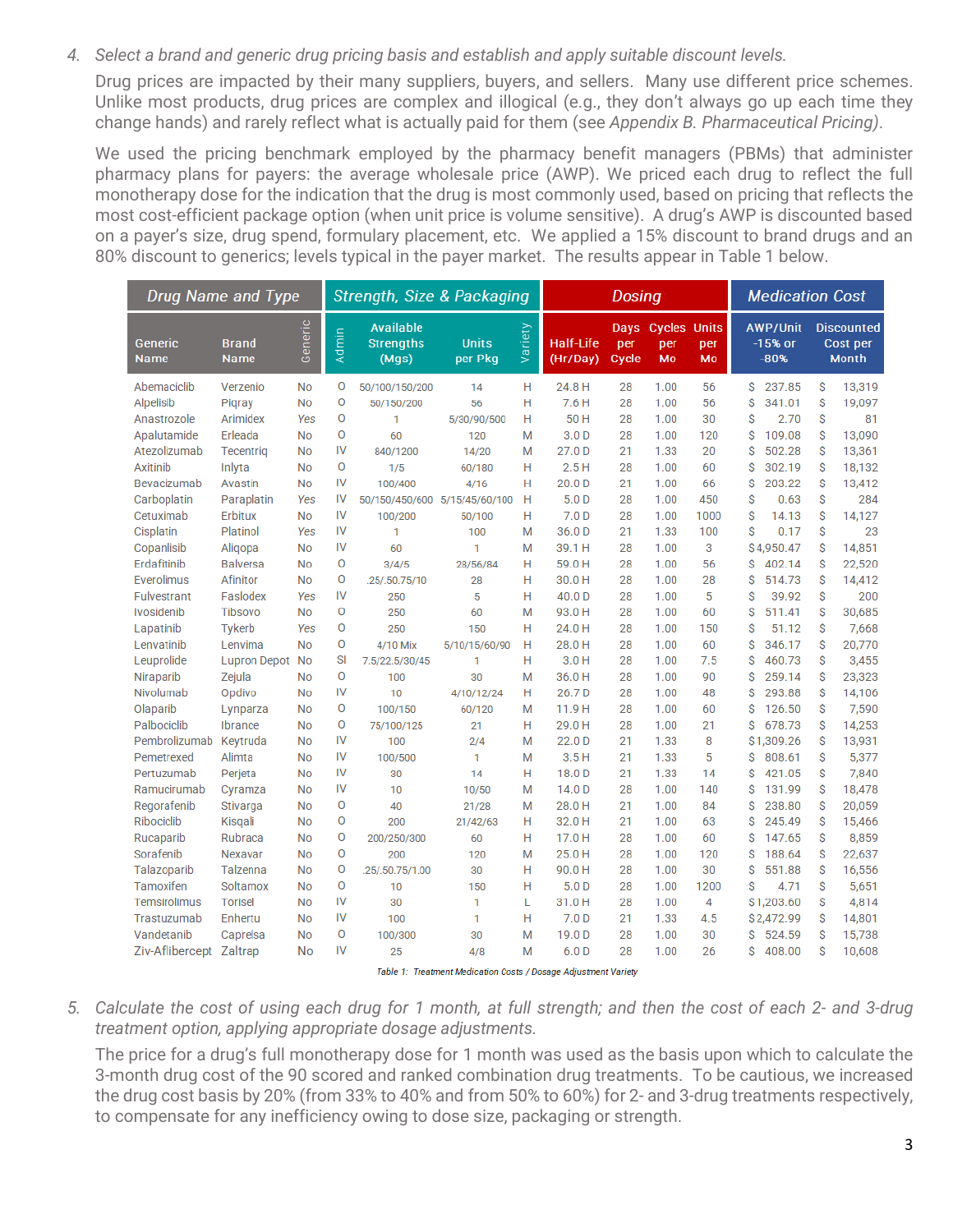# Report Elements, Format and Interpretation

The following is intended to add clarity and context to the case study clinical effectiveness exhibits below:

- There are approximately 300 FDA-approved drugs that are used in the US for the treatment of cancer. When employed concurrently, there are ~4.5 million possible 1-, 2- and 3-drug combinations of these medications.
- A *Pathogenic Marker* is a genetic alteration known to cause and/or be associated with cancer whereas an *Actionable Marker* is a genetic alteration that has a known response to an existing FDA-approved drug.
- *Combinations Considered* is the number of 1, 2, or 3 drug combinations that were subject to analysis.
- *Relevant Combinations* is the total number of drugs that were found to be relevant to the patient based on their tumor's unique molecular profile, and that were considered in the analysis.
- *Treatment Score* reflects the degree to which a given therapy option addresses a patient's molecular cancer profile (a higher score correlates with a better outcome). <sup>6-7</sup> Drugs are selected for their potential to target mutations. The score may be used to compare regimens within or between profiles and cases.

The standard report features only the 3 highest-scoring 1-, 2- and 3-drug treatment options. Below, *treatment cost/financial value* results (right, in blue) are added to *comparative clinical treatment* results (left, in gray).

- The *Full Dosage Cost* is the sum of the full cost of all the drugs used, at full dosage, for 1 month.
- The *Adjusted Tx Cost* is the 3-month cost of treatment, after appropriate dose adjustments.
- *Best value* is defined as the lowest therapy cost relative to the Rx combination/mutation-matching score and the *Value: \$/CM Point* is largely a comparative cost/value metric of predicted targeting effectiveness.

|                    |                                                      |                                      |                                                     | Case Study No. 1 - CM 01045 (05/24/17) Localized Gastrointestinal Cancer (Carcinoma)<br>3 Actionable Markers 23 Matched Rxs 3 On Compendium Rxs 2,024 Relevant Combinations |                            |             |                                 |                    |                    |                   |
|--------------------|------------------------------------------------------|--------------------------------------|-----------------------------------------------------|-----------------------------------------------------------------------------------------------------------------------------------------------------------------------------|----------------------------|-------------|---------------------------------|--------------------|--------------------|-------------------|
|                    |                                                      |                                      | <b>Comparative Predictive Effectiveness Results</b> |                                                                                                                                                                             |                            |             | <b>Treatment Value Analysis</b> |                    |                    |                   |
|                    | <b>Recommended Treatment Options</b><br><b>Score</b> |                                      |                                                     |                                                                                                                                                                             | <b>Full Dosage</b>         |             | <b>Adjusted Tx</b>              | <b>Value Index</b> |                    |                   |
|                    |                                                      | Drug <sub>1</sub>                    | Drug <sub>2</sub>                                   | Drug 3                                                                                                                                                                      | 1-Mo Cost                  |             | 3-Mo. Cost                      |                    | <b>\$/CM Point</b> |                   |
|                    | 83%                                                  | <b>Cisplatin</b>                     | Palbociclib                                         | Bevacizumab-                                                                                                                                                                | \$27.689                   |             | \$33.227                        | s                  | 400                | <b>Best Value</b> |
| <b>Drugs</b><br>က် | 83%<br>78%                                           | Carboplatin<br>Olaparib              | Palbociclib<br>Palbociclib                          | Bevacizumab<br>Sorafenib                                                                                                                                                    | 27.950<br>44.480           | Ś<br>S      | 33,540<br>53,376                | S                  | 404<br>684         |                   |
| <b>Drugs</b><br>ή  | 58%<br>58%<br>53%                                    | Carboplatin<br>Olaparib<br>Cisplatin | Bevacizumab<br>Bevacizumab<br>Sorafenib             | <b>Combination</b><br>of 3 Approved Drugs                                                                                                                                   | 13.697<br>21.002<br>22,660 | Ś<br>Ŝ<br>S | 24.654<br>37.804<br>40,778      |                    | 425<br>652<br>769  |                   |
| Drug               | 33%<br>33%<br>15%                                    | Carboplatin<br>Olaparib<br>Sorafenib |                                                     | Each of these Approved On-Label Medications,<br>are Popular, Comparatively Low-Value, Options                                                                               | 284<br>7.590<br>22,637     | Ŝ<br>Ś      | 853<br>22.769<br>67,911         |                    | 26<br>690<br>4,527 |                   |

Figure 1: Comparative Clinical Efectiveness/Value Analysis - Case Study No. 1

The formula is: Value Index (\$/CM Point) = (3-month-adjusted dose) divided by the CureMatch score (%). In the example, the full cost of one month of cisplatin plus palbociclib plus bevacizumab is \$27,689. After adjusting the dose and the 3-month interval, the cost is \$33,227 for 3 months of therapy. As the matching score is 83% for this example, the cost per CureMatch score percentage point (Value Index (\$/CM)) is 400, which suggests a better value than the equally-scoring next combination having a Value Index of 404 \$/CM. The highlighted option is also of better value than the lower scoring 2-drug combinations, such as cisplatin and sorafenib (Value Index = 769)

From a clinical perspective, the integrated case results above (Figure 1) should be interpreted as follows:

- NGS testing identified 3 actionable pathogenic markers;
- 23 drugs were molecularly matched to an actionable marker (all but 3 would be used off-label);
- 2,024 relevant 1-, 2- and 3-drug treatments were identified, evaluated, scored and ranked; and
- each of the top 3-drug treatment options look very promising with scores ranging from 78% to 83%.

From a financial perspective, the integrated case results above should be interpreted as follows:

- the 2 top-ranked combination options are essentially the same (from a financial perspective);
- with a regimen cost of ≈ \$34,000 and a cost/value rating of \$410 (\$34,056 ÷ 83), they are *best values;*
- each monotherapy is a standard option for this indication, and, in this example, each is a *lower value* option.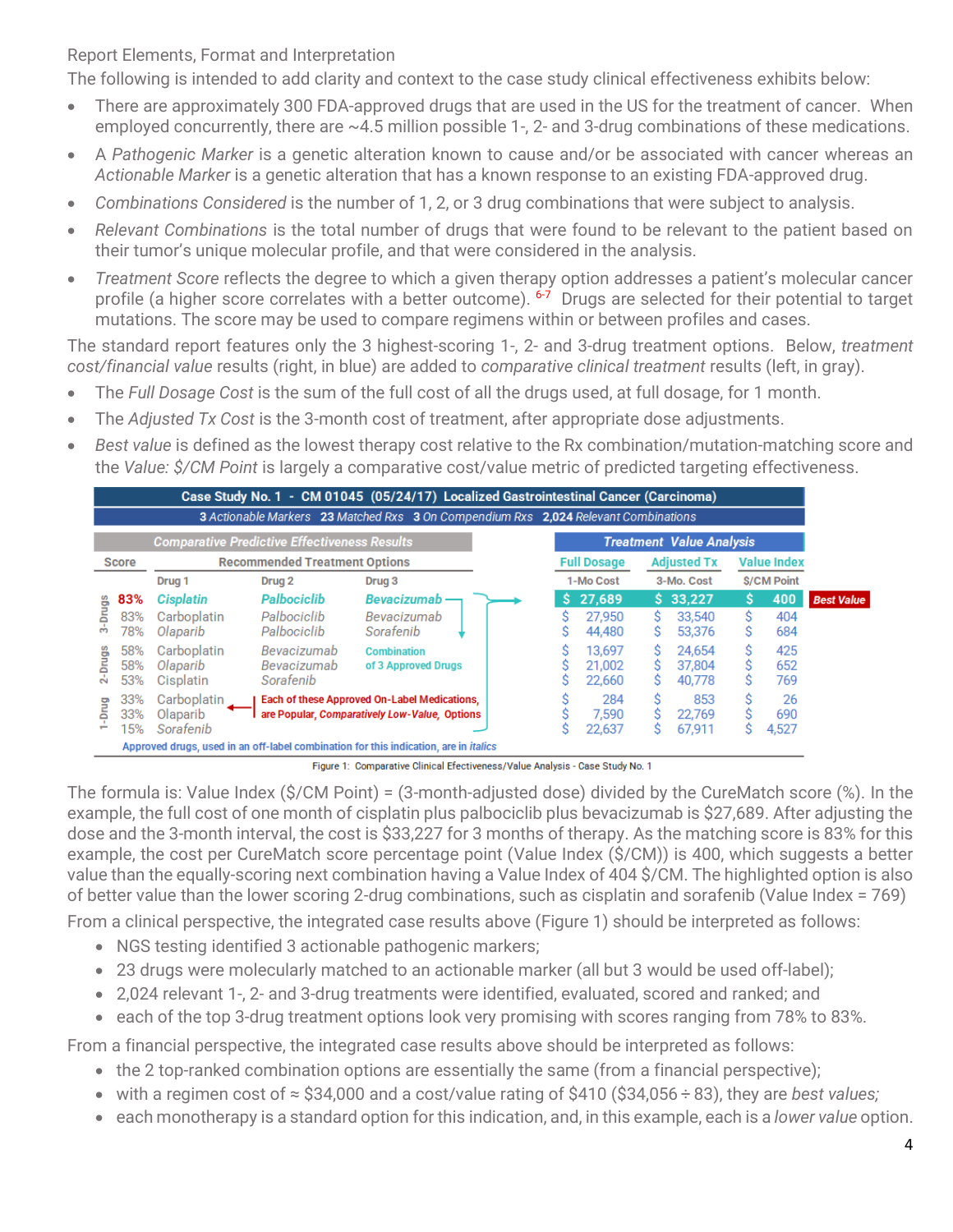Interpreting the results of the case study above is instructive as it validates the structure and methodology of our study. Having comparative treatment cost/value data at the point-of-care facilitated the identification of high-cost, low-clinical-value therapies, and enabled the identification of the top 3-drug combination options as *best values*. As these findings are counter-intuitive and otherwise unapparent but for this type of analysis (e.g., many high-cost drugs should be *more costly* than a single drug), they evidence that our methodology is correct.

# *RESULTS*

The following study findings are presented in a logical sequence, without bias or interpretation, and intended to help the non-clinically trained executive reader better understand each finding, in its proper context.

Counterintuitively, our findings show that when multiple cancer drugs are used concurrently, with the dosage of each adjusted correctly, combination drug therapy is often *less costly* than many single-drug treatments. We note that 35 (97%) of the 36 drugs used offered more than adequate variety to facilitate the dose adjustment.

We found that 7 of the 10 *best value* treatments were 3-drug combinations of singularly high-cost drugs; the others being 2-drug options. Multidrug therapies were often found to be *better values* than single-drug ones.

Our findings showed many expensive, yet very popular, single-drug therapies to be of *low-clinical-value* (re: the subject indication). The purchase of these drugs would therefore be wasteful and should be avoided.

Of the study's 90 combination therapies, 66 (73%) used at least 1 drug off-label; creating a novel combination.

We illustrate how equipping physicians and payers with comparative cost/value treatment data at the point-of-care may be essential to more accurately identifying therapies that avoid waste, improve care, and drive value.

A representative sampling of some of the study's findings, at the case study level, follows:

*Case Study 3:* The 6 top-ranked treatments scored 82 – 84%; the *best value* being the least costly of these. Note the enormous difference in the cost between the 2 low-clinical -value (17%) options. (Figure 2)

|                                        |                                           | Case Study No. 3 - CM 06178 (03/18/21) Prostate Adenocarcinoma<br>15 Actionable Markers 60 Matched Rxs 17 On Compendium Rxs 36,050 Relevant Combinations |                                             |  |                              |               |                                 |                    |                     |                   |
|----------------------------------------|-------------------------------------------|----------------------------------------------------------------------------------------------------------------------------------------------------------|---------------------------------------------|--|------------------------------|---------------|---------------------------------|--------------------|---------------------|-------------------|
|                                        |                                           | <b>Comparative Predictive Effectiveness Results</b>                                                                                                      |                                             |  |                              |               | <b>Treatment Value Analysis</b> |                    |                     |                   |
| <b>Score</b>                           | <b>Recommended Treatment Options</b>      |                                                                                                                                                          |                                             |  | <b>Full Dosage</b>           |               | <b>Adjusted Tx</b>              | <b>Value Index</b> |                     |                   |
|                                        | Drug <sub>1</sub>                         | Drug <sub>2</sub>                                                                                                                                        | Drug <sub>3</sub>                           |  | 1-Mo Cost                    |               | 3-Mo. Cost                      |                    | <b>S/CM Point</b>   |                   |
| 84%<br><b>Drugs</b><br>84%<br>84%<br>m | Apalutamide<br>Lenvatinib<br>Lenvatinib   | Olaparib<br>Leuprolide<br>Pembrolizumab                                                                                                                  | Pembrolizumab<br>Pembrolizumab<br>Rucaparib |  | 34.610<br>38.156<br>43,560   | s<br>Ŝ.<br>S. | 41,532<br>45,788<br>52,271      | S                  | 494<br>545<br>622   |                   |
| 82%<br><b>Drugs</b><br>82%<br>ά<br>82% | Apalutamide<br>Olaparib<br>Lenvatinib     | Pembrolizumab<br>Pembrolizumab<br>Pembrolizumab                                                                                                          |                                             |  | 27.020<br>\$21.520<br>34.701 | S.<br>S.      | 48.636<br>\$38.737<br>62.461    | s<br>Ŝ.<br>S       | 593<br>472<br>762   | <b>Best Value</b> |
| 79%<br>Drug<br>17%<br>÷<br>17%         | Pembrolizumab<br>Leuprolide<br>Lenvatinib | 2 Approved On-Label Monotherapies<br>that produced Very Different Scores                                                                                 |                                             |  | 13.931<br>3.455<br>20,770    | s<br>S        | 41.792<br>10,366<br>62,311      |                    | 529<br>610<br>3,665 |                   |

Figure 2: Comparative Clinical Efectiveness/Value Analysis - Case Study No. 3

*Case Study* 4: A 2-drug combination represents the *best value,* with a comparatively high score of 74%, creating a significant financial savings opportunity vs. the top-scoring 3-drug options. (Figure 3)

|                                                                                             |                                                      |                                                             | Case Study No.4 - CM 06171 (03/05/21) Cholangiocarcinoma<br>3 Actionable Markers 37 Matched Rxs 4 On Compendium Rxs 4,473 Relevant Combinations |                                                              |  |                    |                                         |             |                                          |                    |                                        |                   |
|---------------------------------------------------------------------------------------------|------------------------------------------------------|-------------------------------------------------------------|-------------------------------------------------------------------------------------------------------------------------------------------------|--------------------------------------------------------------|--|--------------------|-----------------------------------------|-------------|------------------------------------------|--------------------|----------------------------------------|-------------------|
|                                                                                             |                                                      |                                                             | <b>Comparative Predictive Effectiveness Results</b>                                                                                             |                                                              |  |                    |                                         |             | <b>Treatment Value Analysis</b>          |                    |                                        |                   |
|                                                                                             | <b>Recommended Treatment Options</b><br><b>Score</b> |                                                             |                                                                                                                                                 |                                                              |  | <b>Full Dosage</b> |                                         |             | <b>Adjusted Tx</b>                       | <b>Value Index</b> |                                        |                   |
| <b>Drugs</b><br>ക്                                                                          | 79%<br>79%<br>79%                                    | Drug <sub>1</sub><br>Olaparib<br>Niraparib<br>Pembrolizumab | Drug <sub>2</sub><br>Pembrolizumab<br>Pembrolizumab<br>Regorafenib                                                                              | Drug <sub>3</sub><br>Regorafenib<br>Regorafenib<br>Rucaparib |  |                    | 1-Mo Cost<br>41.579<br>57.312<br>42.848 | S<br>S<br>S | 3-Mo. Cost<br>49.895<br>68.775<br>51,418 | S                  | <b>S/CM Point</b><br>632<br>871<br>651 |                   |
| <b>Drugs</b><br>$\tilde{\mathbf{z}}$                                                        | 74%<br>74%<br>55%                                    | Olaparib<br>Niraparib<br>Pembrolizumab                      | Pembrolizumab<br>Pembrolizumab<br>Regorafenib                                                                                                   |                                                              |  |                    | \$21.520<br>37.253<br>33,990            | s<br>S      | $S$ 38.737<br>67.056<br>61.181           | Ŝ<br>S             | 523<br>906<br>1,112                    | <b>Best Value</b> |
| prug-                                                                                       | 50%<br>40%<br>10%                                    | Pembrolizumab<br>Olaparib<br>Regorafenib                    | 2 Drugs, when used In Combination,<br>provide more Value, and are Less Costly                                                                   |                                                              |  |                    | 13.931<br>7.590<br>20.059               | Ś           | 41.792<br>22.769<br>60,177               |                    | 836<br>569<br>6,018                    |                   |
| Approved drugs, used in an off-label combination for this indication, are in <i>italics</i> |                                                      |                                                             |                                                                                                                                                 |                                                              |  |                    |                                         |             |                                          |                    |                                        |                   |

Figure 3: Comparative Clinical Efectiveness/Value Analysis - Case Study No. 4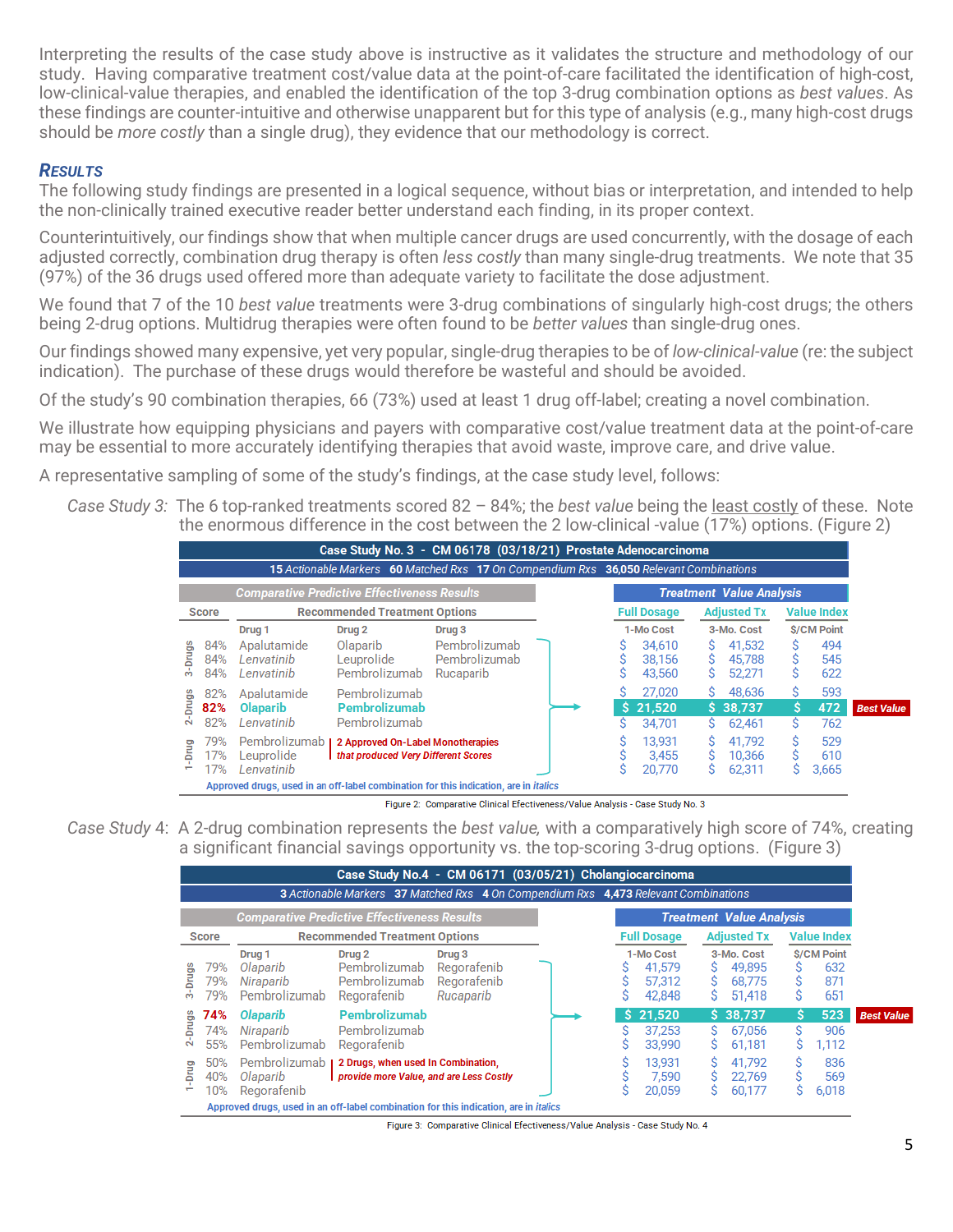*Case Study 8:* The best scoring option, a 3-drug off-label combination, represents the *best value,* achieving a comparatively high score of 62%, while creating a significant financial savings opportunity vs. all of the scored options. Note that each of the 2 low-clinical-value options are far more costly than the best value (with  $1/5<sup>th</sup>$  the score). (Figure 4)

|              |                                                      |                   |                                                     | Case Study No. 8 - CM 06142 (10/28/21) Perivascular Epithelioid Cell Tumor (PECOMA)         |    |                    |    |                                 |                    |                   |                   |
|--------------|------------------------------------------------------|-------------------|-----------------------------------------------------|---------------------------------------------------------------------------------------------|----|--------------------|----|---------------------------------|--------------------|-------------------|-------------------|
|              |                                                      |                   |                                                     | 7 Actionable Markers 62 Matched Rxs 3 On Compendium Rxs 37,881 Relevant Combinations        |    |                    |    |                                 |                    |                   |                   |
|              |                                                      |                   | <b>Comparative Predictive Effectiveness Results</b> |                                                                                             |    |                    |    | <b>Treatment Value Analysis</b> |                    |                   |                   |
|              | <b>Recommended Treatment Options</b><br><b>Score</b> |                   |                                                     |                                                                                             |    | <b>Full Dosage</b> |    | <b>Adjusted Tx</b>              | <b>Value Index</b> |                   |                   |
|              |                                                      | Drug <sub>1</sub> | Drug <sub>2</sub>                                   | Drug <sub>3</sub>                                                                           |    | 1-Mo Cost          |    | 3-Mo. Cost                      |                    | <b>S/CM Point</b> |                   |
|              | 62%                                                  | Anastrozole       | Olaparib                                            | Pembrolizumab                                                                               |    | 21,601             | S. | 25,922                          | Ś                  | 418               |                   |
| -Drugs       | 62%                                                  | Carboplatin       | <b>Fulvestrant</b>                                  | <b>Nivolumab</b>                                                                            | S. | 14.590             |    | \$17,508                        | S                  | 282               | <b>Best Value</b> |
| m            | 61%                                                  | Everolimus        | Pembrolizumab                                       | Tamoxifen                                                                                   | Ś  | 33,994             | S. | 40.792                          | Ś                  | 669               |                   |
|              | 56%                                                  | Olaparib          | Pembrolizumab                                       | <b>The Best Scoring Option</b>                                                              |    | 21,520             | s  | 38,737                          |                    | 692               |                   |
| <b>Drugs</b> | 56%                                                  | Anastrozole       | Nivolumab                                           | is also the Least Costly                                                                    |    | 14.187             | S  | 25.537                          |                    | 456               |                   |
| $\sim$       | 54%                                                  | Everolimus        | Pembrolizumab                                       |                                                                                             |    | 28,343             | s  | 51,017                          |                    | 945               |                   |
|              | 50%                                                  | Pembrolizumab     |                                                     |                                                                                             |    | 13,931             | s  | 41.792                          |                    | 836               |                   |
| Drug         | 13%                                                  | Olaparib          |                                                     |                                                                                             |    | 7.590              | s  | 22,769                          |                    | 1.751             |                   |
|              | 10%                                                  | Everolimus        |                                                     |                                                                                             | S  | 14,412             | s  | 43.237                          | S                  | 4,324             |                   |
|              |                                                      |                   |                                                     | Approved drugs, used in an off-label combination for this indication, are in <i>italics</i> |    |                    |    |                                 |                    |                   |                   |

Figure 4: Comparative Clinical Efectiveness/Value Analysis - Case Study No. 8

In summary, these case study findings (counterintuitively) show that 2- and 3-drug combination therapies are often times less expensive, and represent better financial values, than many popular single-drug options (several of which were found to be of low-clinical-value as it relates to the subject indication). These results show that having pointof-care cost/value data can help to identify treatments that avoid waste and those that are values.

#### *DISCUSSION*

The use of customized combination cancer therapies is now commonplace and, while often very effective, little is known about their comparative cost and value. Precision medicine treatment involves hundreds of drugs and requires the evaluation of thousands of possible combinations; a task that exceeds human cognitive capability without AI assistance. Distinguishing between drug combinations that are toxic or of low-clinical-value, and those that are likely to work and be cost-effective, is also difficult. These challenges can be overcome, however.

Few clinicians are aware of the cost of the drugs they prescribe  $^8$ ; while others have misconceptions about them. Both often result in high-cost, ineffective treatment. This study evidences that combination cancer therapies are often *less costly* and a *better value* than alternative monotherapies; something that is counterintuitive and unlikely to be identified without an AI-supported tool, and treatment cost/value data. Clinicians *alone* cannot be expected to create complex drug therapies that are both clinically effective *and* a value. We demonstrate that when equipped with comparative treatment cost/value data*,* clinicians and payers can identify multidrug cancer therapies that are better, less costly and a greater value vs. popular, yet low-clinical-value, monotherapies and other standard therapies.

We provide a methodology by which to measure and compare the cost and value of mono- and multidrug cancer treatment options. Physicians and payers can employ this comparative treatment cost/value index to augment and enhance their drug-selection decision making and amplify the effectiveness of their value-based purchasing.

# *CONCLUSIONS*

The employment of advanced DNA sequencing data and AI-supported systems to create customized molecular tumor matching treatment options is becoming the standard of cancer care. <sup>5-7</sup> As the widespread use of these technologies increases, a genuine opportunity arises to replace *waste* with *value* re: combination cancer therapy.

Together, physicians and payers can use this new technology to guide care, reduce toxicity, improve outcomes, control utilization, avoid waste and better manage their finite resources by expanding their organization's valuepurchasing to include expensive specialty cancer drugs. Uninformed, high-consequence oncology prescribing is not consistent with value-based care. This study demonstrates that there is no longer a reason for it to continue.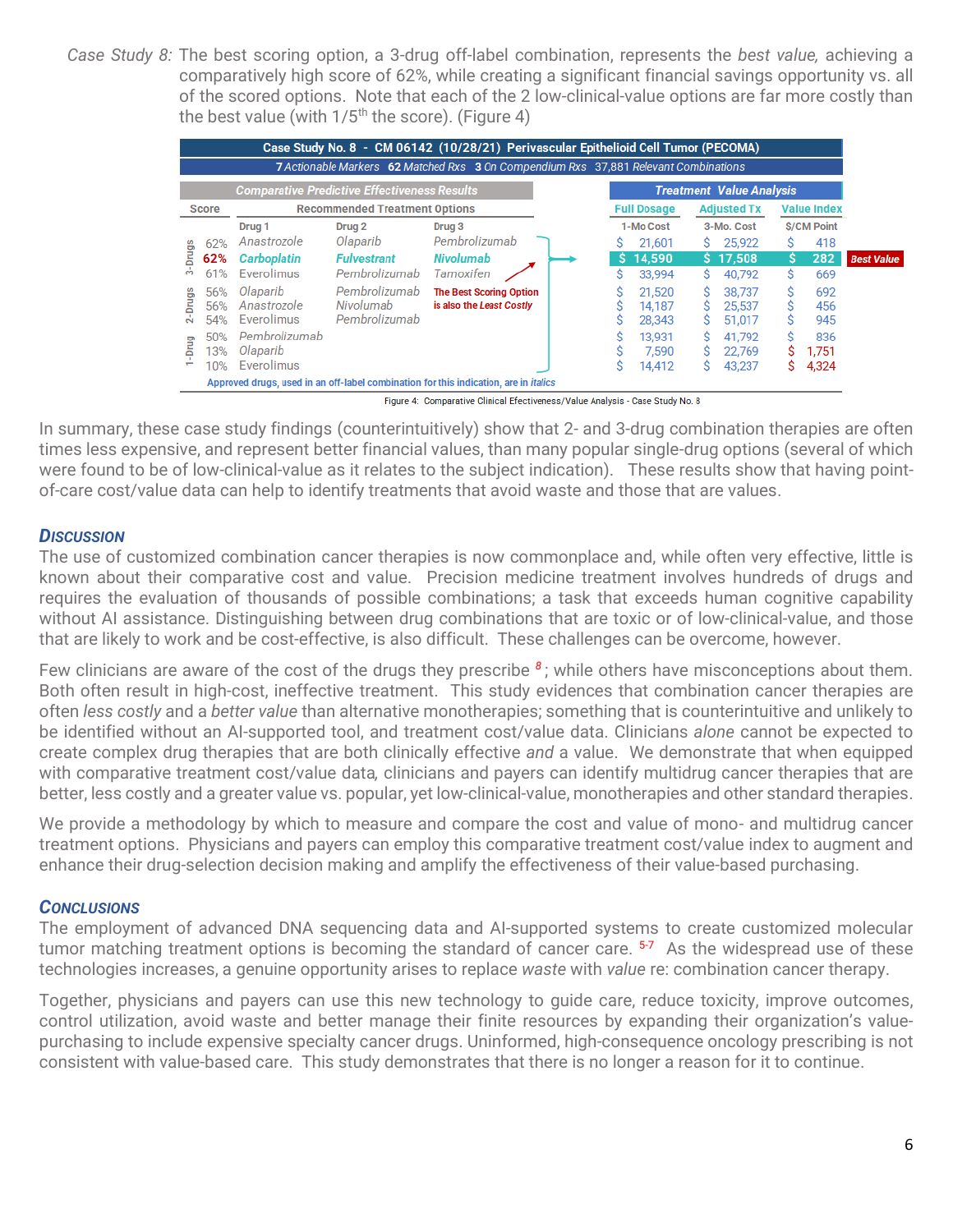### *KEY TERMS AND CONCEPTS*

This section is intended to provide the reader with an understanding of, and context for, some of the important terms, concepts and constructs discussed herein that may not be common knowledge to non-clinical experts.

### Targeted Cancer Therapy

*Targeted cancer therapies*, aka *molecularly targeted drugs*, are deliberately chosen precision medicines and agents that interfere with specific molecular targets that are involved in the growth, progression and spread of cancer. They do this by leveraging data and information about a tumor's unique genomic profile, in contrast with chemotherapy that acts rather indiscriminately on all rapidly-dividing normal and cancerous cells.

### Combination Drug Therapy

*Combination drug therapy* is a treatment modality that combines 2 or more therapeutic agents to enhance efficacy (vs. a single-drug approach) by targeting key pathways in a synergistic or additive way or by providing multiple opportunities for a response to an agent. First employed in 1965 to successfully reduce tumor burden and prolong remission in leukemia patients, combination therapies have been used to treat many diseases, most notably HIV/AIDS, since 1996 when the FDA-approved the drug cocktail became the new standard of care for HIV. FDAapproved multidrug therapies to treat cancer date back to the 1990's. The safety, efficacy and cost-effectiveness of combination therapy is well documented <sup>1-4</sup> and, as such, they have become a cornerstone of cancer treatment.

Multidrug cancer treatments have proven to be so successful that drug makers are researching, and marketing, pre-packaged combination therapies. An example is OPDIVO® + YERVOY®, an FDA-approved 2-drug immunotherapy combination used to treat some mesotheliomas. Each drug helps active T cells provide protection from foreign threats in different yet complementary ways. OPDIVO® (*nivolumab*) helps active T cells identify cancer cells that are hiding; YERVOY® (*ipilimumab*) helps generate more active T cells to seek/destroy more cancer cells.

### Drug Repositioning / Off-Label Use

*Drug repositioning*, also known as off-label drug use, is a therapeutic approach whereby current pharmaceutical agents primarily used to treat one disease are used to treat a different disease. A good example of drug repositioning is, Rapalog, an immunosuppressant that is primarily used after an organ transplant to prevent graft rejection, which has shown to have cancer prevention properties, owing to its mTOR inhibitory ability.

Apart from pre-packaged FDA-approved combination therapies that address specific gene mutations (e.g., those targeted by OPDIVO<sup>®</sup> + YERVOY<sup>®</sup>), off-label drug use is associated with the use of FDA-approved drugs in customized combinations intended to address gene mutations in novel ways; the premise being that there is a greater likelihood that a novel combination therapy will yield a better outcome the first time vs. repeated attempts using standard treatments (often at a lower overall long-term cost, targeting one marker at a time, on average). While approved drug safety protocols and known pharmacokinetic profiles are evaluated and expertly addressed, it is not feasible to have such clinical trial results for millions of combinations possible from the ~300 anti-cancer drugs. Hence, some oncologists are reluctant adopters who reserve this practice only for late-stage patients, when standard-of-care monotherapies and pre-packaged on-label combinations have failed or when genomic markers indicate they may be effective when the molecular match is exact and clinically documented as such.

#### **Effectiveness**

The terms *effective* and *ineffective* are used herein to refer to the degree to which there exists a molecular rationale to prescribe the treatment; and not intended to describe the effectiveness of the therapy itself.

#### Novel

The term *novel* is used herein to refer specifically to a *combination* of FDA-approved drugs, any of which may be on- or off-label for the given disease. It is not intended to infer that each drug by itself is novel.

#### Value and Value-Based

The term *value-based* is used to describe healthcare payment, reimbursement and delivery frameworks aimed at improving quality and bettering outcomes for patients; with physician payment and incentive models that reward quality improvement and health outcomes over volume; appreciating the reality that the financial resources of all payers are finite. Therefore, *value* can be defined as health outcomes per unit of cost. In the context of this study, value is also indicated by an index: *tumor matching score per unit of (3-month) drug cost*.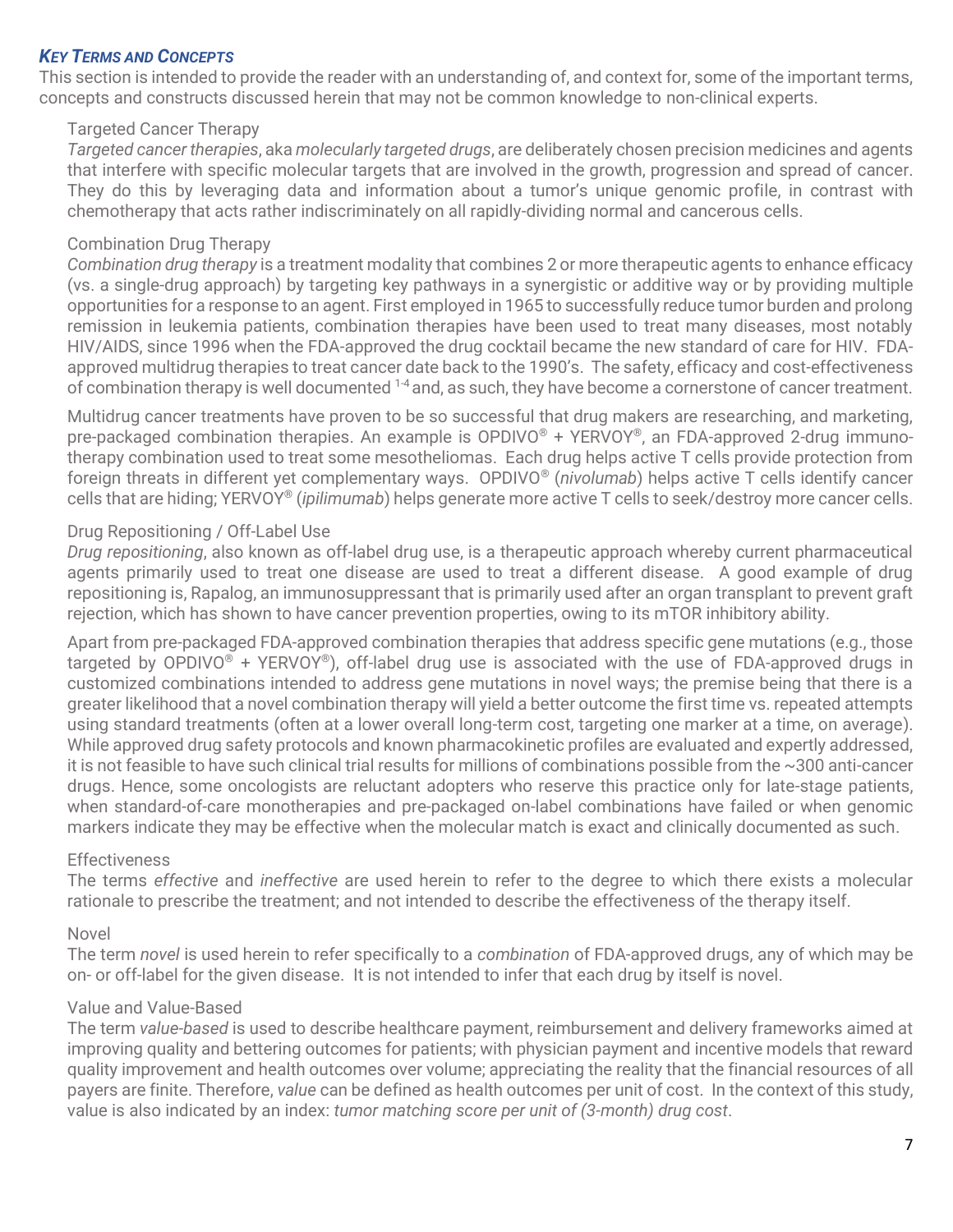#### *LIMITATIONS*

Healthcare economic analysis often examines the *full financial impact* of one drug regimen vs. another, typically considering a wide scope of therapy expenses other than just drug costs (e.g., NGS testing, drug administration, professional services), health outcomes data, QALY measures, predicted long-term medical expenses, etc. The narrow purpose of this analysis is to show that intuition-based treatment combination drug selection logic (e.g., multidrug therapies must be more costly than monotherapies), and the limits of human cognitive ability, both warrant the augmentation of high-stakes, complex clinical decision making with not only AI-enabled clinical support but also point-of-care treatment cost/value data. In this limited context, there is no need to examine the full financial impact of each therapy option, but only to fairly illustrate the *relative value difference* between them.

With respect to the calculation of the cost of each therapy option, some believe that using the drug price in effect at the time the drug was dispensed (the case study date) would be more precise than using today's price. We did not have access to global historic drug prices, however, we found no evidence to indicate that the relative price differential between therapy options changed much, or at all, to materially impact any of our findings.

There are cases where not all drugs in a combination can be adjusted equally (e.g., some may be escalated to higher dosage levels over time while others may be reduced further, based on the drug, patient clinical presentation, etc.)

As the study is US-centric it may be less applicable in nations with different health system funding arrangements.

While these results are meaningful, more research is needed to fully examine the extent to which providing comparative point-of-care drug cost/value information can reduce treatment waste and drive value purchasing.

### *DATA AVAILABILITY*

This analysis was prepared by the *TPA NETWORK Research Consortium*. For more information or data about this study or topic, please contact the author, Richard L. Nicholas, at Richard@ResearchConsortium.org or (858) 395 – 4114.

#### *DISCLOSURES*

The *TPA NETWORK Research Consortium*, the primary study funder, serves as a healthcare industry advisor and payer product development consultant to *CureMatch, Inc.* which provided indirect funding for a limited portion of this research. No funding source had any role in any aspect of this analysis and the existence of any relationship does not constitute a conflict of interest, or otherwise bias the impartiality, or compromise the integrity, of this study.

#### *SCIENTIFIC REFERENCES*

Below are several studies that provide clinical support for the science and technology discussed herein, including the landmark NIH-funded I-PREDICT [study](https://pubmed.ncbi.nlm.nih.gov/31011206/) recognized by the *American Society for Clinical Oncology* as a major achievement in cancer research in 2017 and featured in Fmr. NIH Director Dr. Francis Collins' 04/19 [blog.](https://directorsblog.nih.gov/2019/04/30/personalized-combination-therapies-yield-better-cancer-outcomes/#comments)

- 1. [Molecular profiling of advanced malignancies guides first-line N-of-1 treatments in the I-PREDICT treatment-naïve study](https://mct.aacrjournals.org/content/15/4/743) *Sicklick...Kurzrock,* Genome Medicine (13) 155 2021 [https://DOI.org/10.1186/s13073-021-00969-w](https://doi.org/10.1186/s13073-021-00969-w)
- 2. [Molecular profiling of cancer patients enables personalized combination therapy: the I-PREDICT study](https://www.nature.com/articles/s41591-019-0407-5)  *Sicklick*, Nature Medicine (25) 744–750 2019 [https://DOI.org/10.1038/s41591-019-0407-5](https://doi.org/10.1038/s41591-019-0407-5)
- 3. [Real-world data from a molecular tumor board demonstrates improved outcomes with a precision N-of-One strategy patients](https://www.nature.com/articles/s41467-020-18613-3) *Kato*, Nature Communications (11) 4965 2020 [https://DOI.org/10.1038/s41467-020-18613-3](https://doi.org/10.1038/s41467-020-18613-3)
- 4. [The Crossroads of Precision Medicine and Therapeutic Decision Making](https://www.mdpi.com/2072-6694/12/1/166/htm) *Boichard….Kurzrock*, Cancers, 2020 12(1) [https://DOI.org/10.3390/cancers12010166](https://doi.org/10.3390/cancers12010166)
- 5. [Precision Oncology: The UC San Diego Moores Cancer Center PREDICT Experience](https://pubmed.ncbi.nlm.nih.gov/26873727/) *Schwaerderle…Kurzrock*, Molecular Cancer Therapeutics, 2016 15(4):743-52. [https://DOI: 10.1158/1535-7163.MCT-15-0795](https://DOI:%2010.1158/1535-7163.MCT-15-0795)
- 6. [Significance of scores generated by a cancer therapy matching engine for patient outcomes.](https://meetinglibrary.asco.org/record/197532/abstract) *Perlina*, ASCO, 2021 [https://DOI: 10.1200/JCO.2021.39.15\\_suppl.e15099](https://DOI:%2010.1200/JCO.2021.39.15_suppl.e15099)
- 7. [Comparison of 3 Commercial Decision Support Platforms for Matching of NGS Results with Therapies in Patients with Cancer](https://www.ncbi.nlm.nih.gov/pmc/articles/PMC7513637/) *Perakis*, ESMO Open, 2020 https://DOI 10.1136/esmoopen-2020-000872
- 8. [Physician awareness of drug cost: a systematic review](https://pubmed.ncbi.nlm.nih.gov/17896856/) Allan GM, Lexchin J, Wiebe N. PLoS Med. 2007 Sept; 4 [https://DOI: 10.1371/journal.pmed.0040283](https://DOI:%2010.1371/journal.pmed.0040283)
- 9. Dosing *de novo* [combinations](https://www.ncbi.nlm.nih.gov/pmc/articles/PMC4905475/pdf/oncotarget-07-11310.pdf) of two targeted drugs: Towards a customized precision medicine approach to advanced cancers Liu…Kurzrock, Oncotarget 2016 Mar 8; 7(10): 11310–11320 <https://DOI:10.18632/oncotarget.7023>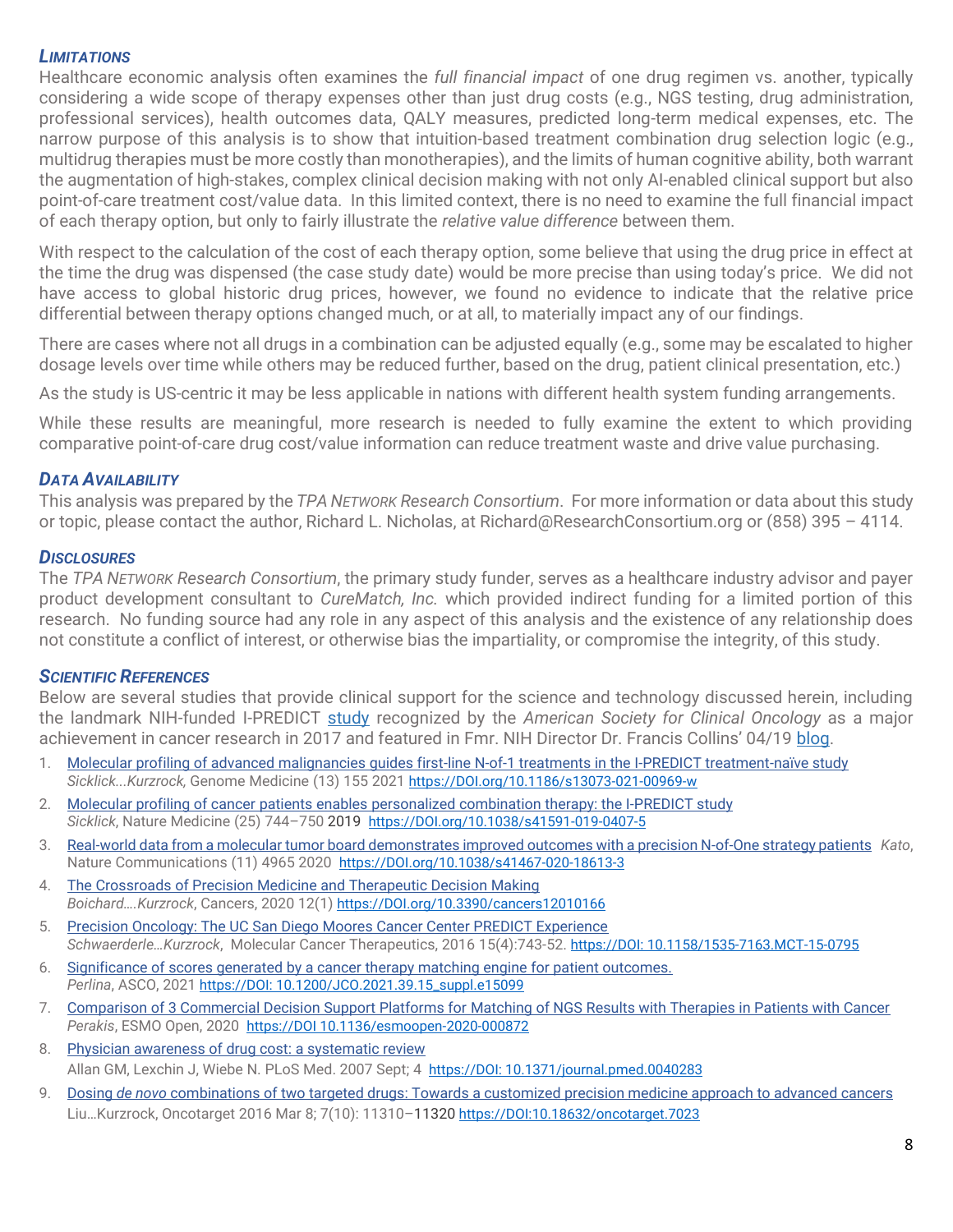# *APPENDIX A : COMBINATION DRUG DOSING CHALLENGES*

As a point of distinction, *dose* refers to a specified amount of medication taken at one time and *dosage* and *dosing* refer to the specific amount, number and frequency of doses taken over a specified period of time.

The dose of a drug modulates whether patients will experience optimal effectiveness, toxicity, or no effect at all. With respect cancer drug dosing, the goal is to maximize efficacy and minimize toxicity. Traditionally, dosages have been calculated based largely upon a patient's specific situation e.g., body surface area/mass (a factor of weight/height), age, gender, smoking, liver and kidney function, disease-specific considerations, possible drug/food interactions, etc. This approach is based on the theory that larger patients have a greater volume of distribution and higher metabolizing capacity, thereby requiring more of a drug to achieve the same effect.

Traditional dosing has been *normalized* to *minimize* interindividual variation. Correct dosing of cancer drugs is more complicated however as side effects are a key reason for patient nonadherence / early discontinuation. Moreover, dosing of *combination* cancer therapies can be challenging as it requires dose reductions to spare normal cells, while simultaneously creating the desired cytotoxic effect on the targeted cancer cells. This is especially true when two or more drugs of the same class are used, or when there are overlapping targets.

Informed, forward-thinking oncology practices are adopting personalizing (adjusted) dosing based on individual pharmacokinetics (i.e., the movement of drugs within the body); a practice that is consistent with the underlying premise of personalized/precision medicine which is to tailor treatment and care to the individual patient and their specific disease. *It is not enough to select the right drug for a patient; it is critical that the dosage be correct.*

In the treatment of cancer, combination drug therapy involves lowering the dose of 1 or more component drugs. While not universal, it is a common practice in 2-drug combinations to start with  $\sim$  50% of the usual dose of each drug and for 3-drug combinations at  $\sim$  33% of the usual dose noting that lower dosing often does not fare worse than higher dosing or alter efficacy. <sup>9</sup> Many cancer drugs are formulated, sized, packaged and priced to enable a wide variety of precision dosing options and make it easier to develop an optimal personalized dosing regimen.

Beyond clinical considerations, given the exceedingly high cost of many cancer therapies (e.g., \$30,000+ /mo.), drugs that are inappropriately dosed create significant, avoidable medical expense. Waste associated with non-optimized drug therapy in the US is believed to be a half trillion dollars per year;  $\approx 15\%$  of our healthcare budget. Drug regimens must be more precisely tailored to each individual. Cancer — where nonadherence and early medication discontinuation pose real, significant, and unnecessary financial burden  $-$  is no exception.

Counterintuitively, this study evidences that the use of expensive cancer drugs does not need to result in an excessively high treatment cost. even in combination, *when the drugs are selected and dosed correctly*. These highcost medications often work to lower the total cost of care; thereby creating a genuine value. To accomplish this, combination drug treatments must be effective for every patient; i.e., they must be accurately dosed.

Many pharmaceutical manufacturers have recognized that certain of their products were sized, packaged and/or priced inefficiently (at least for the US market), such that it made precision dosing a challenge in practice. Most now offer a variety of dosing options; in part, to make their products attractive for combination and off-label use. There are several practices and techniques that may be employed to more precisely tailor a cancer patient's dosing regimen to support novel multidrug combination treatment and make these therapies able to be of benefit to a wider patient population. These include pill and package splitting, dose cycle alteration, the use of loading doses, fractionated dosing, dose rounding, split fill dispensing, treatment sequencing and scheduling adjustments, etc. Each is discussed in detail below in *Appendix B: Pharmaceutical Pricing*.

# *Therapeutic Index and Combination Drug Treatment*

*Therapeutic index* refers to the measure of the degree of fluctuation a drug is known to have over a dosing interval before it results in toxicity due to high peak concentrations. It is the ratio between the toxic dose and the dose at which the drug becomes effective. A drug having a *low* therapeutic index requires concentrations to be maintained within a *narrow* therapeutic range. This narrow therapeutic window typically limits the dose that can be achieved as a slight dosage variation may induce an adverse drug reaction or treatment failure. A drug having a *high* or *wide* therapeutic index is preferable to one having a low one as a patient would have to take a much higher dose of such a drug to reach the toxic threshold than that required to elicit the therapeutic effect.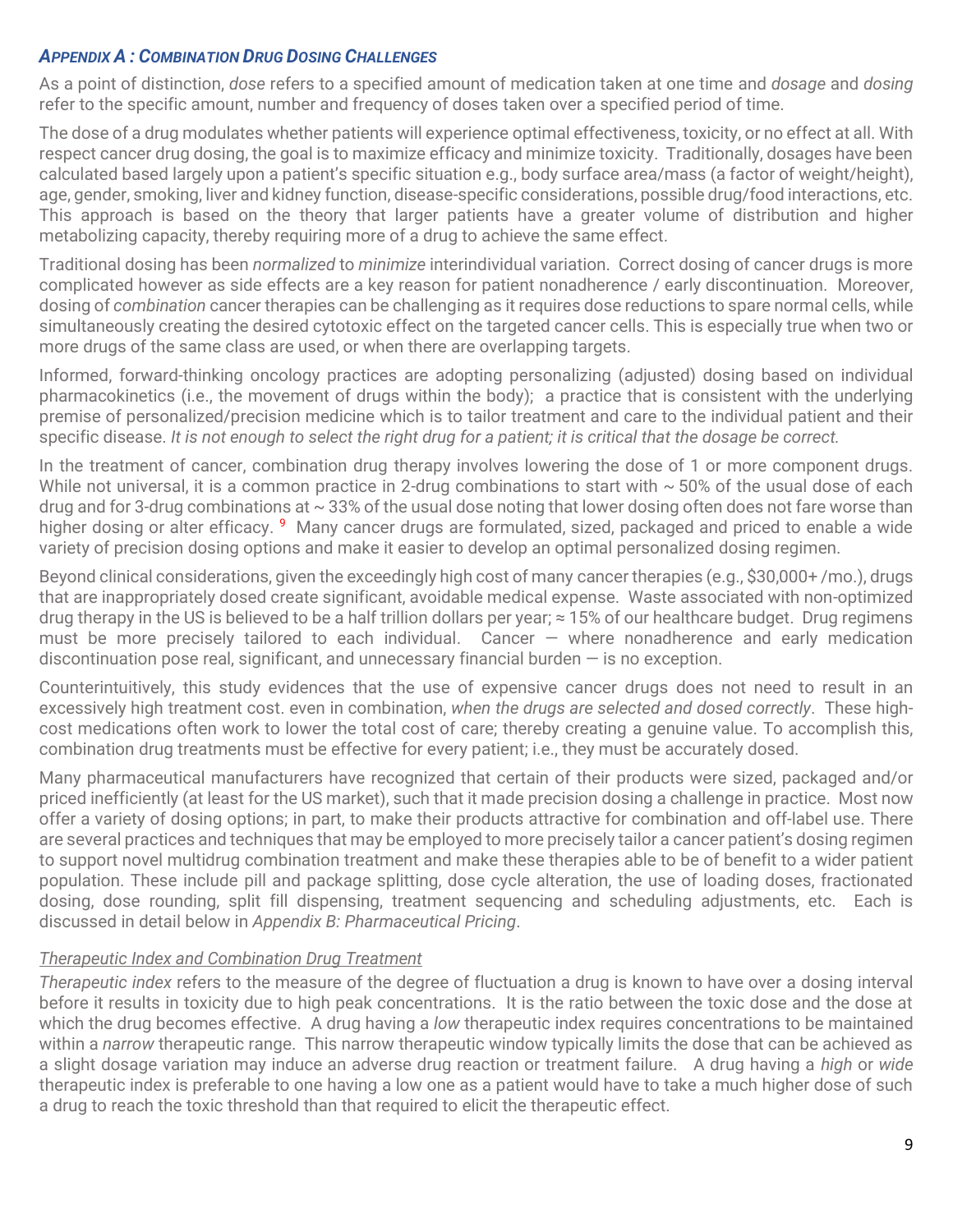Most chemotherapies have a narrow therapeutic index. Unlike immunotherapies that require continuous dosing however, some cancer medications are dosed cyclically and can be adjusted based on clinical pharmacokinetic analysis performed on multiple blood samples drawn over a period of time. These wider therapeutic index drugs can often be given at intervals that exceed the drug's half-life without increasing toxicity.

By reducing the dose of the drugs used in a combination therapy  $-$  and leveraging the precise individualized dosing enabled by the specificity with which certain therapies deliver potent targeted cancer agents — the *composite therapeutic index* of the combination treatment may possibly be widened, thereby enhancing the therapy's utility, and expanding its ability to provide clinical benefit to a much broader patient population.

### *Evolving Drug Dosing Constructs*

In an ideal world, drugs would be available individually, in many different dose sizes and strengths and priced accordingly. As this is not the case, for clinicians and oncology pharmacists to achieve a desired reduced dose, challenges may need to be overcome. Here is how these challenges may be effectively addressed.

# Package Sizing and Pack-Splitting

While it is true that certain drug packaging can simultaneously drive-up costs and deter precision dosing, many medications are packaged to facilitate reduced dosing over time. By example, by combining different dose sizes in the same blister pack, Lenvima® (*Lenvatinib)* was originally packaged in 4- and 10-mg capsules to achieve a 24 mg dose to treat thyroid cancer (with similar packaging for 20-, 14- and 10-mg daily dosages). After being approved for other indications, 18-, 12-, 8- and 4-mg dose options were created. As many blister packs contain doses of different strengths, *pack-splitting* can facilitate precise dosing and reduce waste. Beyond its clinical value, multiple dosing options create an opportunity for substantial payer/patient savings.

# Drug Half-Life and Dose Cycle Alternation

The half-life of a drug is an estimate of the time it takes for the drug's active substance in a patient's body to be reduced by half. Drugs having a shorter half-life tend to act quickly, although their effects may wear off rapidly, often resulting in the need to be taken several times a day. Drugs having a longer half-life may take longer to start working, although their effects may persist longer, resulting in a need to be dosed once a day, week, month or less frequently. A drug's half-life varies based on many drug- and patient-specific variables.

Given the half-life of many cancer agents, small differences in daily doses generally don't produce clinically meaningful results in the context of steady-state daily dosing. As such, minor drug regimen changes to reduce the dosage and mitigate waste are viable. Typically, this is done by taking one larger pill/capsule a day vs. 2 smaller ones; adjusting daily doses over a few days (e.g., 1 dose for 5 days and another for 3 days); extending dosing cycle intervals, etc. Most state laws accommodate practices to enable for patient-specific drug regimen tailoring. It also presents a real opportunity to achieve substantial payer and patient savings.

# Loading Dose

*Loading dose* refers to an initial high dose of a drug that has a long half-life that is given at the beginning of a course of a treatment to allow for dosing once, twice or three times daily as the large degree of fluctuation over the dosing interval does not result in toxicity due to high peak concentrations. When done, only a low maintenance dose is required to keep the amount of the drug in the body at the appropriate therapeutic level (otherwise, it would take longer to reach the appropriate amount of the drug in the body). Drugs that lend themselves to this practice have a wide therapeutic index, which enables dosing at intervals longer than the drug's half-life. In practice, this can result in more precise dosing, less medication waste and reduced cost.

# Fractionated Dosing

Many cancer drugs (having a wider therapeutic index) are dosed cyclically, making them candidates for adjustment based on regular clinical pharmacokinetic analysis, customizing the treatment by changing the dosing schedule. *Fractionated dosing* is the process of dividing one dose into multiple fractions to change dose intensity while reducing peak concentration, (to reduce toxicity and prolong exposure to the drug to ensure that a greater number of cancer cells are impacted). It has been shown to improve tolerability without impacting antitumor activity, thereby potentially widening the therapeutic window of many cancer agents.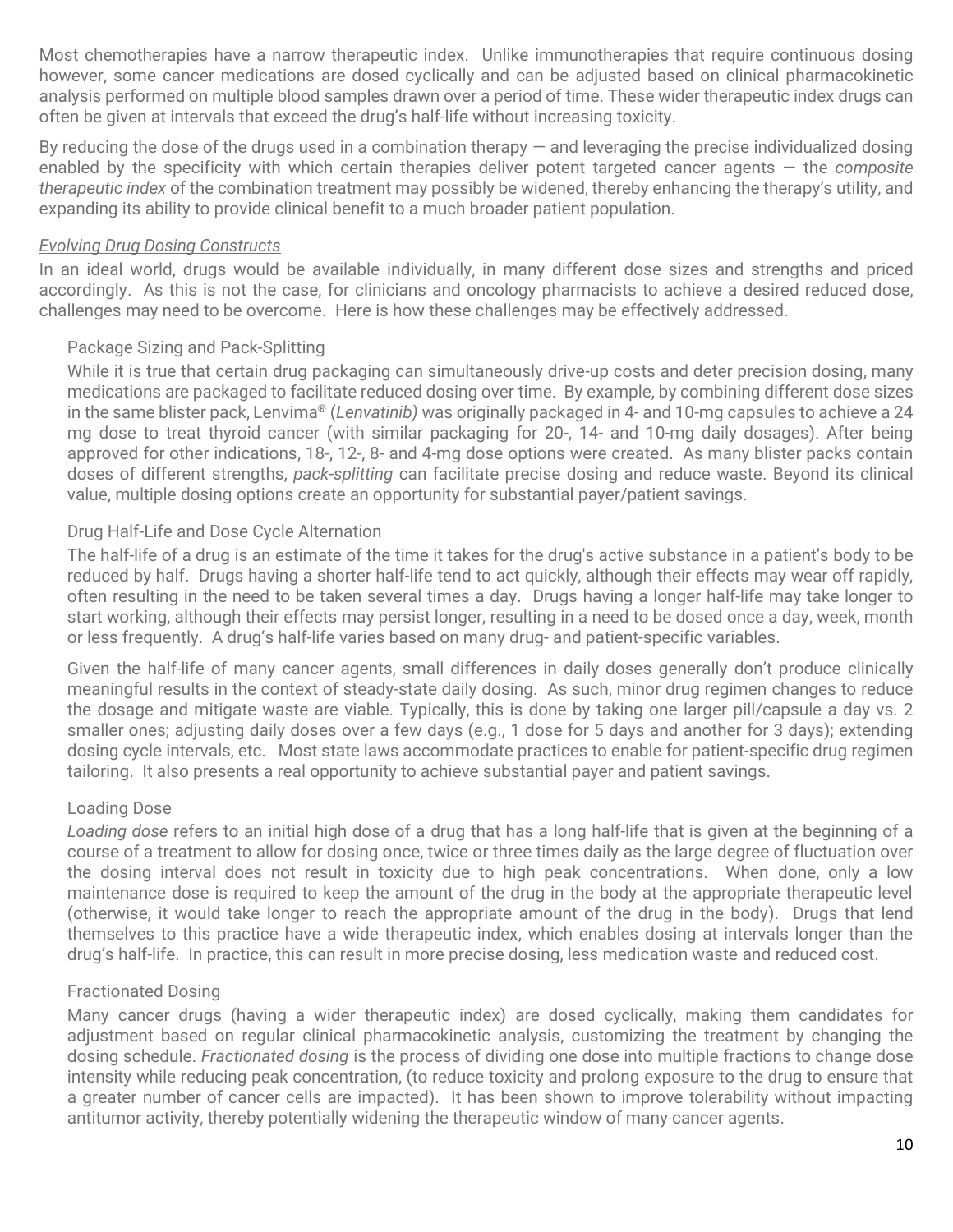# Pill Splitting

*Pill splitting* is the practice of cutting a pill in half to adjust a dose and/or to reduce costs (by up to 50%) by purchasing higher-dose pills. It is a common insurer- and FDA-approved practice. Film-coated pills, capsules and extended-release tablets cannot be split; and many dosage forms cannot be crushed or compounded. While tablets that do not include pill-splitting information in the label have not been evaluated by the FDA to ensure that the resulting halves contain the same drug content or will work the same way as the entire pill, it is a misconception that only scored pills may be split. Depending upon the desired objective, exact equal doses may not be of clinical significance: splitting pills *with a long half-life and wide therapeutic index* typically poses little risk. Pill splitting should be doctor approved and is best done with a common pill-splitting device.

# Split-Fill Dispensing

Oral chemotherapies are often perceived to be safer and/or less toxic than their intravenously delivered counterparts; a perception that is inaccurate. In fact, many patients stop taking oral medications long before the initial monthly treatment regimen is completed, or drug supply finished. Whether this is the result of intolerable side effects or unrealized therapeutic benefit matters little, considerable medication waste and enormous financial consequences ensue, especially when high-cost specialty cancer drugs are involved. *Split-fill dispensing* is when high-cost drugs having pronounced side effects can be tried for a short period to confirm tolerance and effectiveness before a full supply is dispensed. In practice, a 30-day script is reduced by half and 15-day supplies are provided twice monthly for a few months until the dosing target is achieved.

### Dose Rounding

Many drugs used to treat cancer (e.g., chemotherapies) are IV-administered using single-dose vials that are sized in ways that do not always align with commonly administered doses; often, they contain more drug than the patient needs while in other situations many vials are needed to create a full patient dose. Packaging high-cost drugs into single-size vials is very inefficient, both in clinical and financial terms, as the optimal dose typically varies based on a patient's individual characteristics (e.g., weight, body size). Partially full vials are of little clinical use as they are often in preservative-free formulations that must be used within 6 hours of opening. One-size vial packaging creates \$1.5+ billion in avoidable leftover drug waste annually.

*Drug rounding* refers to a technique aimed at lowering the cost of patient care by reducing medication waste and associated costs, without sacrificing efficacy or increasing toxicity. Typically, any calculated dose that falls within 5% to 10% of the established dose is rounded; the rationale being that rounding within this range will not have a negative impact on the safety or effectiveness of the therapy. In practice, dose-rounding options include rounding to the nearest vial size if the rounded dose falls within 10% of the prescribed dose, rounding down to the nearest vial size, and rounding to the nearest vial-size increment (e.g., 50-mg vial for a specific drug). Related methods include syringe increment rounding and rounding to a certain decimal place.

# Treatment Sequencing / Scheduling

The timing and sequence of a drug's administration are critical to a treatment's efficacy and safety. While many traditional cancer therapies are delivered on a strict schedule, the more widespread use of targeted agents employing varied mechanisms of action make it possible to consider different sequencing strategies.

Determining which drugs should be given, in what order or combination, is complicated. Scheduling variables (e.g., concurrent/sequential administration, sequencing order, therapy time, dose intervals, recovery period) can have a consequential effect on a therapy's efficacy. Due to a paucity of guidelines for optimal sequencing of cytotoxic or targeted agents, treatment sequencing has become a critical issue in oncology research and clinical practice, recognizing the importance of timing for optimizing drug utilization and therapeutic effect.

#### *Dose Reduction Viability Assessment*

The size, packaging, strength, half-life, dose and price of each study drug was reviewed to determine if a reduced dose can be created when common dosing practices are employed. This is largely a factor of variety in a drug's forms, strengths, dosing frequency, etc. The *variety* of each drug's possible dosing options was assessed and classified as High (H), Moderate (M) or Low (L), where Moderate denotes *more than adequate* variety. We found that 35 (97%) of the 36 drugs were deemed to offer Medium to High variety, which is more than adequate.